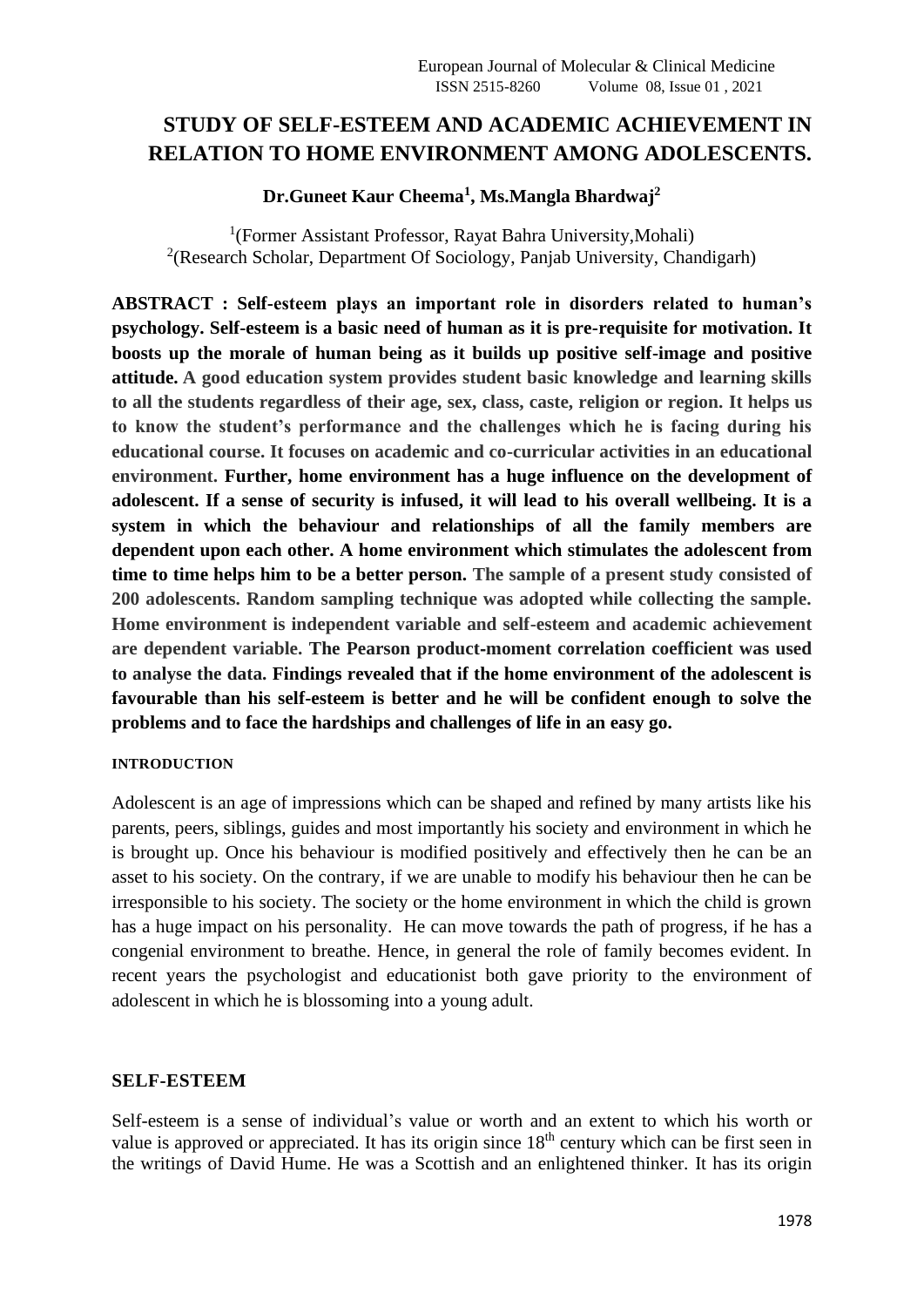and can be depicted from the works of philosophers, psychologist and anthropologist William James, 1892.He identified many dimensions of one's self, having two levels of hierarchy. One is known as "I" self and the other is known as "me" self. In the middle of 1960 the social psychologist,Rosenberg (2015)mention self-esteem as an attitude which could be favourable or unfavourable towards his own self. Self-concept is an evaluated component of selfesteem.Self-esteem includes the behavioural and cognitive aspects of the self or it is the overall reading of a self and making of self-worth. It is your own worth which could be evaluated subjectively and it consists of beliefs about your own self as well as the emotional levels. In 20<sup>th</sup> century the studies were done in terms of introspection of mental processes, feelings, emotions etc.

Self-esteem predicts academic achievement, confidence level, job performance and satisfaction in relationships and in marriages. It improves ones belief in one self. According to Smith and Mackie (2014) defines it as "The [self-concept](https://en.wikipedia.org/wiki/Self-concept) is what we think about the self; self-esteem, is the positive or negative evaluations of the self, as in how we feel about it."

Self-esteem plays an important role in disorders related to human's psychology. Self-esteem is a basic need of human as it is pre-requisite for motivation. It boosts up the morale of human being as it builds up positive self-image and positive attitude. Every human needs respect from others in the form of admiration or love. Self-esteem could be higher and lower. High self-esteem people enjoy doing multiple activities in their daily life. They are full of positivity and enthusiasm. They work to find solutions to their problems and take challenges in their life positively. Hence, they are open to change and accept themselves as they are and they do not suffer from any inferiority complex. On the other hand, people with low selfesteem are envious, low in confidence, do not believe in them and are resistance to change.

### **ACADEMIC ACHIEVEMENT**

Academic achievement is an attainment of a student which he earns in his educational journey. In general sense, it is the current level of learning of a student. Successful completion of a class or diploma gives a student his academic performance and it depicts present learning outcome of a student. According to Crow and Crow (1969), "Academic achievement" means the extent to which the learner is profiting from instruction in the given area of learning. Achievement is reflected by the extent to which skill of knowledge has been acquired by a person through the training imparted to him". So, it can be said that it is the total of information which is achieved from his completion of course or instruction for a particular grade achieved on an achievement test.

To be more specific, academic achievement refers to the marks or grades of a student at a school. A good education system provides student basic knowledge and learning skills to all the students regardless of their age, sex, class, caste, religion or region. It helps us to know the student's performance and the challenges which he is facing during his educational course. It is done so that meaningful solutions can be provided to the hardships and challenges he is facing while the course of learning. It focuses on academic and co-curricular activities in an educational environment. It works on cognitive domain of students. Academic achievement of a student decides whether he can be promoted for further higher education or not. Teacher or an educational institution helps to achieve long term or short term educational goal of a student. Completion of academic course or bachelor's degree represents academic achievement. The learners are placed in similar situations but in spite that their academic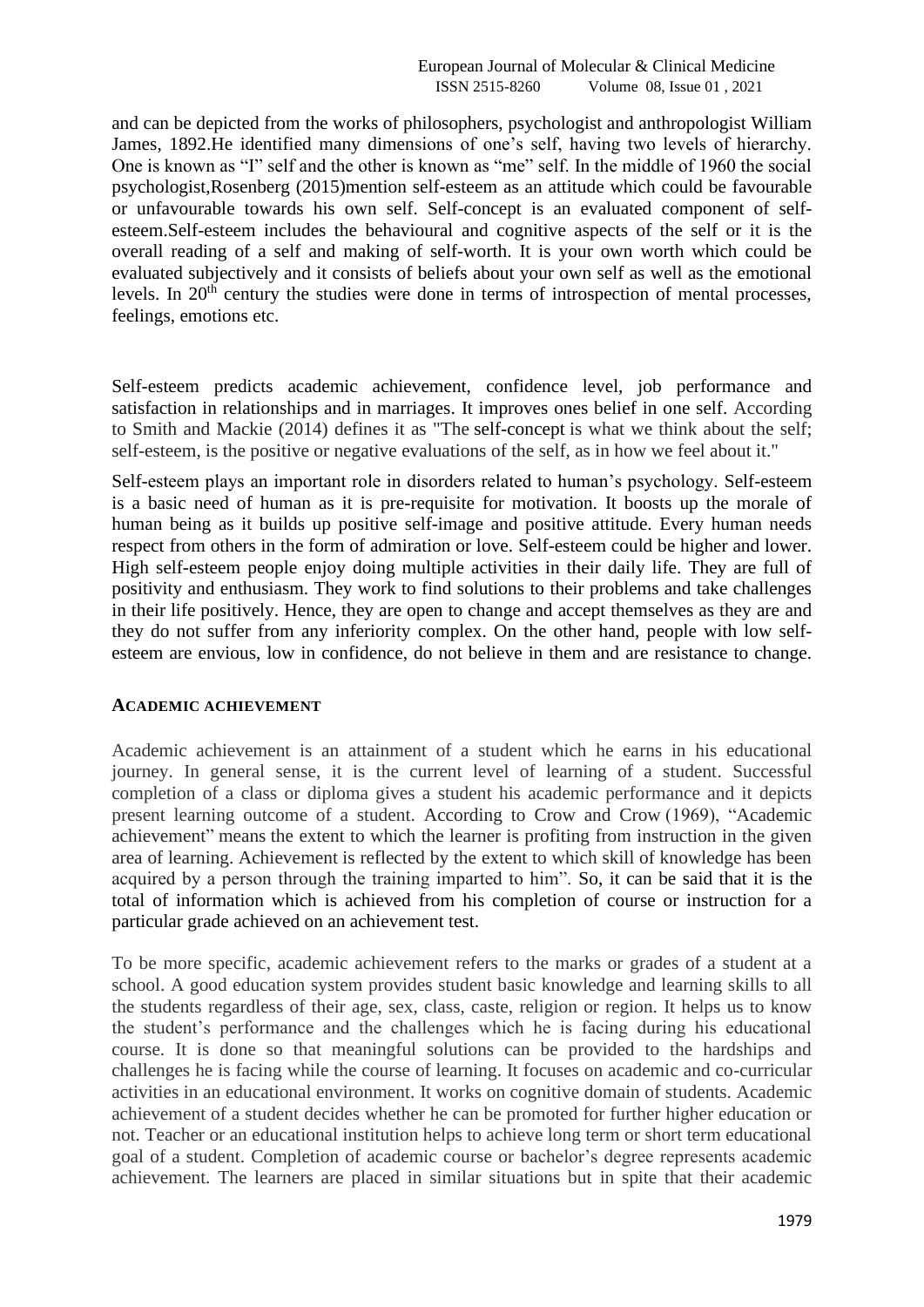achievement varies. It is due to the fact that there exists number of factors which are operating inside or outside an individual. These factors may be categorised into manly three categories-environmental,emotional and intellectual. Singh, D. S. (2016).

A school system helps the student to achieve cognitive goals that applies in multiple subject areas or acquiring knowledge or understanding of an intellectual domain. It also includes cocurricular activities performed by the student. It is measured by Grade Point Average or through Scholastic Assessment Test which determines whether the pupil is eligible to continue his higher studies. Even the society can be called learned if the child or the youngster bothers to achieve and improve their intellect by working hard for their studies. Hence, academic achievement also promotes in the wealth and prosperity of a nation.

### **HOME ENVIRONMENT**

Home environment consists of two words- 'Home' and 'environment'. Home is a place where a child is nourished with love and care. The love of parents provides warmth and nourishes him psychologically for his optimum growth and development. The child feels security, acceptance and protection. The way the plants are nourished and grow in a nursery same is the home for the child. Home is considered to be a smallest part of society which imbibes the values and traditions in each generation. Just as the way a grown up tree provides shade and shelter, home also provides same to children. A home trains its children to face challenges and problems in life with a positive attitude. A healthy home environment provides foresightedness and vision. It equips the adolescents with skills and knowledge.

Home environment has a huge influence on the development of adolescent. If a sense of security is infused, it will lead to his overall wellbeing. It is a system in which the behaviour and relationships of all the family members are dependent upon each other. A home environment which stimulates the adolescent from time to time helps him to be a better person. It plays a crucial role in making adolescent a responsible member of the society as it teaches him the norms and values of the society. It is necessary that an adolescent learns good values and norms at this age. A congenial home environment is very helpful in managing the adolescents' emotions and feelings.It also proves helpful in dealing with adolescent's own bodily changes. So, home environment helps the adolescent to adjust and have positive mental health.The adolescent experiences their world in the way they experience their home environment. Codjoe, H. M. (2007).

In a nutshell, it can be said that today's adolescent is tomorrow's future and their today's development is tomorrow's development of the nation. Whatever child learns at home, it becomes part of his life and good habits formed at this gentle age becomes permanent in his life.

Adolescent may feel bad when their parents and their grandparents are present physically but they are not supporting him emotionally. As during adolescent period, he is going through so many physical and emotional changes. There are hormonal changes in the body. As a result, the adolescent is not able to manage the emotions which results in facing unnecessary hardships in life. Instead, congenial and happy environment may help them to face the hardships and challenges in a positive way. Hence, home environment should be supportive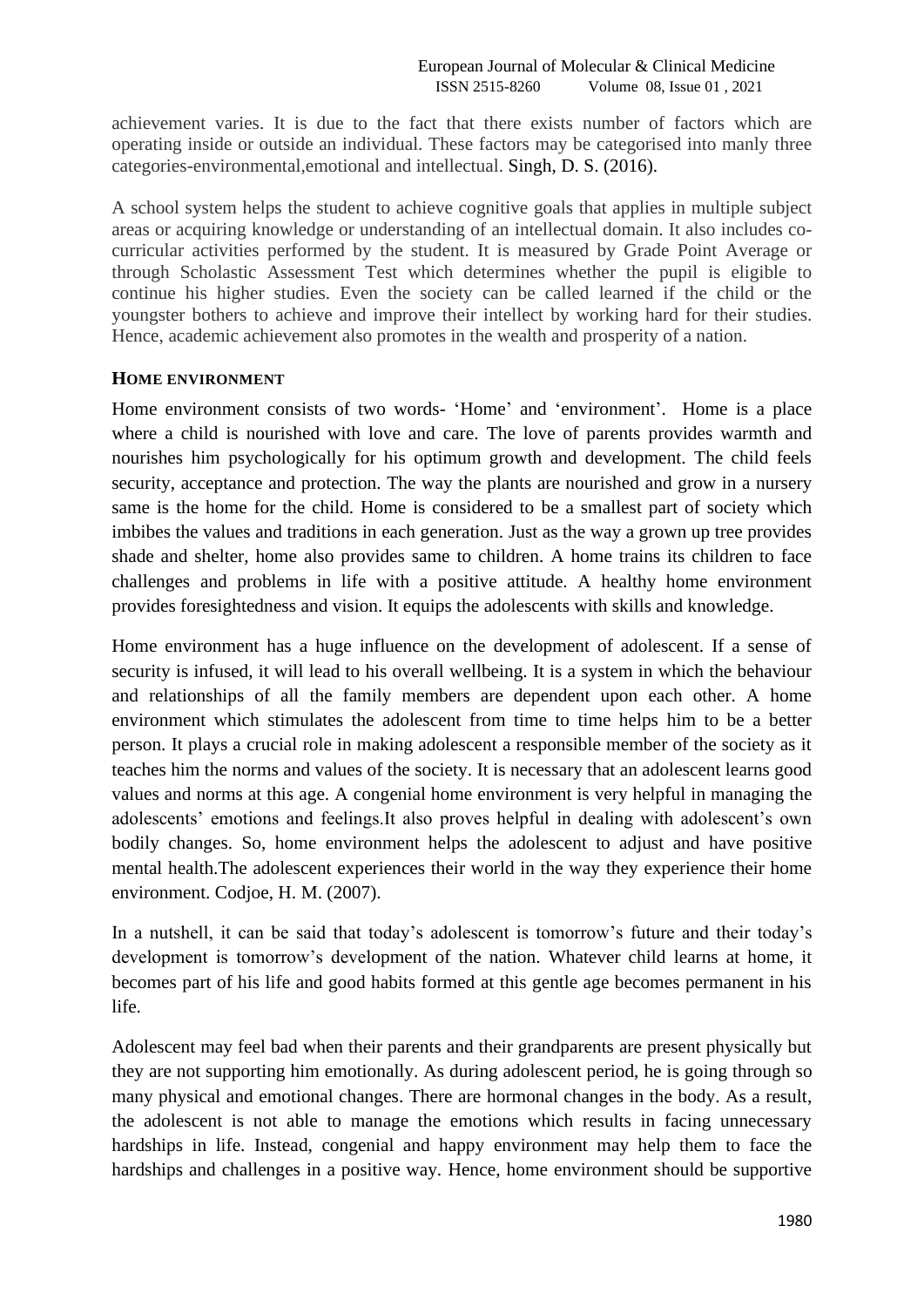so that the adolescent is prepared to take up the responsibilities and prove himself to be a good citizen towards his nation. Kaur, J.(2009).

#### **REVIEW OF THE LITERATURE**

Hassan, Jami, Aqeel (2016) examined the role of truancy in academic self-concept, selfesteem and academic achievement between the truant and punctual students. 200 students were taken for the sample through purposive sample technique. Out of 200 samples, 100 were truant and 100 were punctual. Results revealed that academic achievement was more in punctual students than truant. Moreover, self-concept is positively correlated with self-esteem in both truant and punctual students. Further, the study revealed that truancy and punctuality played no role for self-esteem in predicting academic self-concept.

Cvencek, et al.(2017) studied self-concept, self-esteem and academic achievement of minority and majority elementary school children. Results revealed that students of both majority and minority have positive self-esteem. Minority students had lower academic selfconcept and achievement than majority elementary school students. Further, this effect was observed stronger in senior classes than in junior class. In case of older students, achievement was related to academic self-concept and in case of younger students, achievement was strongly related to self-esteem.

Giofrè, et al. (2017)investigated the joint role of cognitive and non-cognitive factors in predicting academic achievement. They took sixth and eighth grade Italian students as a sample for the study. The results revealed that intelligence as the best predictor of achievement in the cognitive factors. In case of non-cognitive factors, academic self-esteem was effective. It has an indirect effect on academic achievement.

Shah (2017) studied the effect of home and school environment on the development of personality and academic achievement of secondary school students. Descriptive Survey method was adopted for the study by the researcher. Findings revealed that home and school environment effects the development of the personality and also the academic achievement of secondary school students. The study recommended that students and teachers must be trained for the better academics of the students which in turn will be helpful in shaping the personality. The congenial environment helps in grooming the personality and also motivates the students to perform better in academics.

Santhanam (2019) studied academic achievement in relation to school and home environment of ninth grade students. A sample of 377 secondary school students was selected through random sampling technique for the study. Descriptive analysis was applied to analyse the data. Results revealed that school environment is positively correlated with academic achievement of ninth class students. Further, the findings revealed that home environment is positively low correlated with academic achievement of ninth grade students.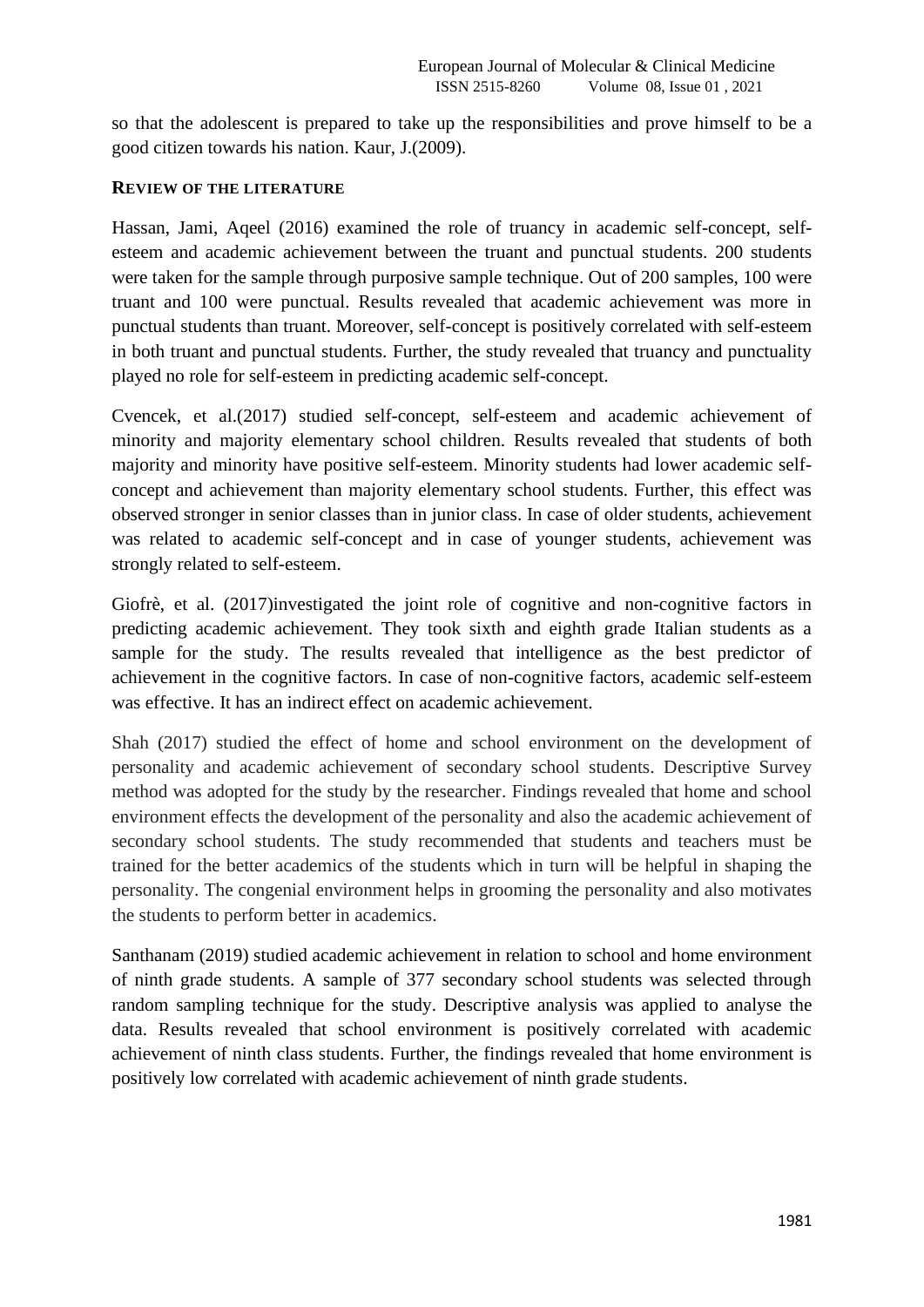### **OBJECTIVE**

To study self-esteem and academic achievement in relation to home environment among adolescents.

### **HYPOTHESIS**

There exists no relationship between self-esteem and academic achievement of adolescents with their home environment.

### **METHODOLOGY**

Descriptive survey method is employed in this study. It is descriptive in nature in order to find relation between self-esteem, academic achievement and home environment. Descriptive survey method is structured to obtain the facts of the present phenomena. It is a kind of assessment which is basic in nature and primary step to solve many social problems. It obtains the information of current phenomenon and is focussed to investigate what exists in relation to the conditions in present situation.

The sample of a present study consisted of 200 adolescents. Random sampling technique was adopted while collecting the sample. Home environment is independent variable and selfesteem and academic achievement are dependent variable.The questionnaires were distributed among the sample and statistical tools were employed carefully. The researcher followed guidelines mentioned in the tool manual. The questionnaires were filled up by the adolescents and further the scoring and analyses of the sample was done.

.

#### **STATISTICAL TOOLS:**

- Self esteem inventory(school) by Stanley &Cooper smith
- Home Environment Scale by P A. Akhtar and S. B. Saxena. (Hindi/English). This scale consists 50 items divided into ten area–I. Protectiveness, II. Parental involvement, III. Academic stimulation, IV. Rewards, V. Parental Warmth, VI. Punishment, VII. Participation in home affairs, VIII. Control, IX. Permisiveness, X. Parental exceptation. It was administered on secondary school students.)
- For academic achievement, the scores from report cards of the students were taken

#### **STATISTICAL TECHNIQUES:**

The Pearson product-moment correlation coefficient was used to analyse the data.

#### **ANALYSIS AND INTERPRETATION**

Statistical techniques were applied for the analysis and SPSS 16 was used to analyse the data.

So, for the present study following analyses is done.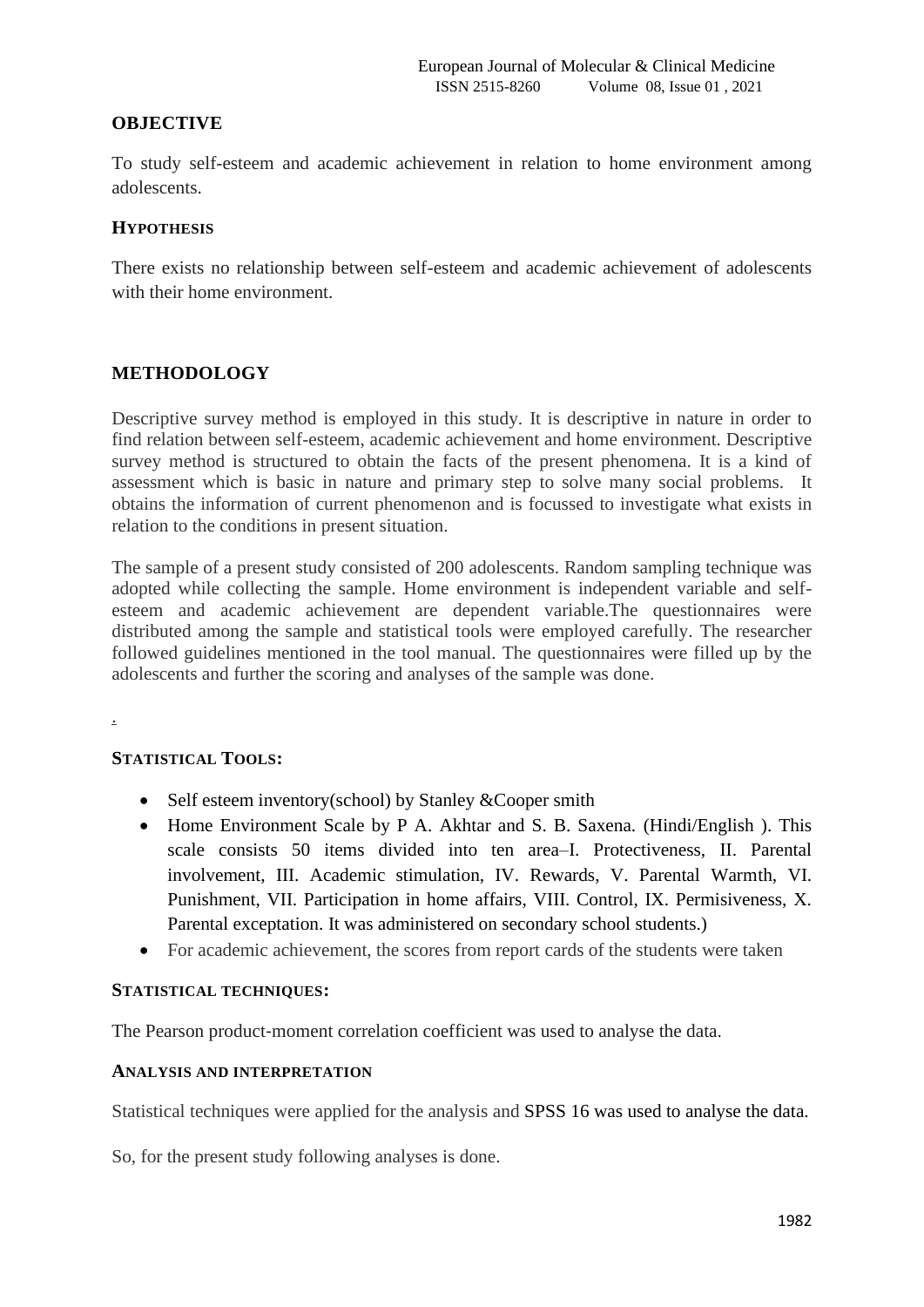# 1. Correlation

|                     |                        | Home environment | Self-esteem |
|---------------------|------------------------|------------------|-------------|
| Home<br>environment | Pearson<br>Correlation |                  | $.880**$    |
|                     | Sig. (2-tailed)        |                  | .000        |
|                     | N                      | 50               | 50          |
| Self-esteem         | Pearson<br>Correlation | $.880**$         |             |
|                     | Sig. (2-tailed)        | .000             |             |
|                     | N                      | 50               | 50          |

\*\*. Correlation is significant at the 0.01 level (2 tailed).

The value of R is 0.880



Figure.1

From the above table and figure, it can be interpreted that there exists strong positive correlation between home environment and self-esteem.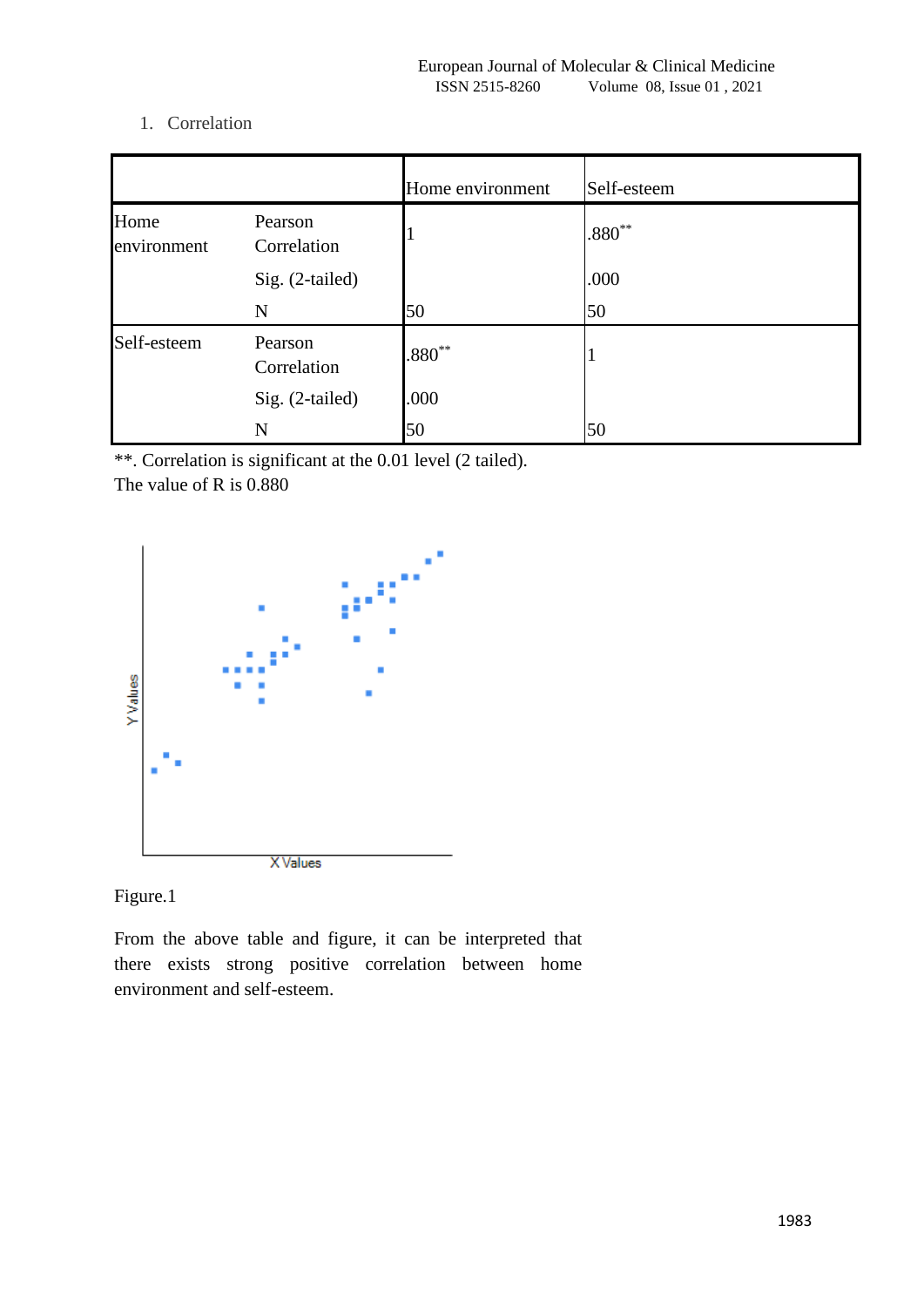|                         |                        | Home<br>environment | Academic<br>achievement |
|-------------------------|------------------------|---------------------|-------------------------|
| Home environment        | Pearson<br>Correlation |                     | $.926**$                |
|                         | $Sig. (2-tailed)$      |                     | .000                    |
|                         | N                      | 50                  | 50                      |
| Academic<br>achievement | Pearson<br>Correlation | $926^{**}$          | 1                       |
|                         | Sig. (2-tailed)        | .000                |                         |
|                         | N                      | 50                  | 50                      |

# **2. Correlations**

\*\*. Correlation is significant at the 0.01 level (2-tailed).

The value of R is 0.926



Figure 2

From the above table and figure, it can be interpreted that there exists strong positive correlation between home environment and academic achievement.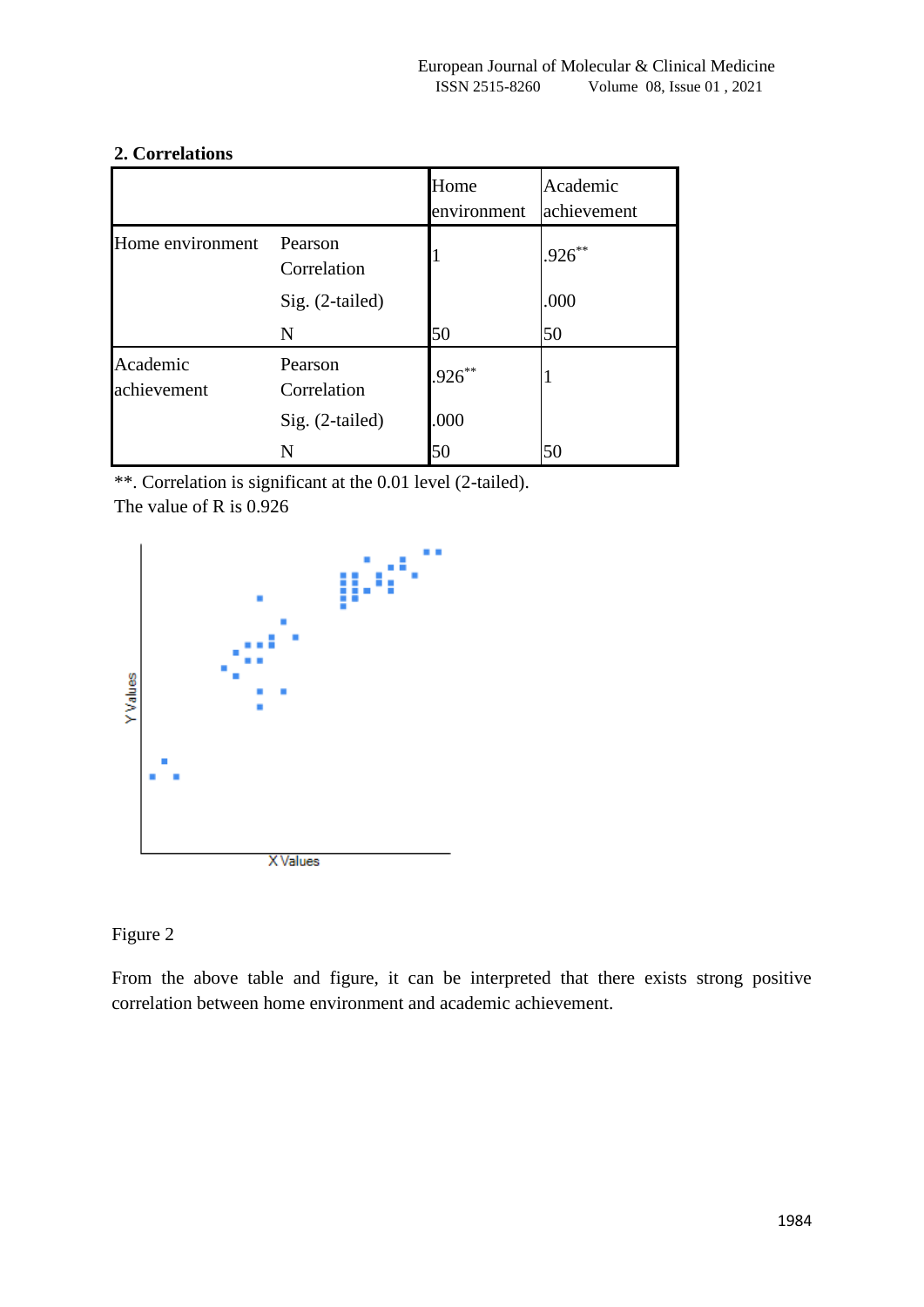### **3. Correlations**

|                         |                        |           | Academic<br>Self-esteem Achievement |
|-------------------------|------------------------|-----------|-------------------------------------|
| Self-esteem             | Pearson<br>Correlation |           | $0.888**$                           |
|                         | Sig. (2-tailed)        |           | .000                                |
|                         | N                      | 50        | 50                                  |
| Academic<br>achievement | Pearson<br>Correlation | $.888***$ |                                     |
|                         | Sig. (2-tailed)        | .000      |                                     |
|                         | N                      | 50        | 50                                  |

\*\*. Correlation is significant at the 0.01 level (2tailed).

The value of R is 0.888.





From the above table and figure, it can be interpreted that there exists strong positive correlation between self-esteem and academic achievement.

# **CONCLUSION**

Self-esteem is a person's evaluation about self-worth. It predicts one's belief about oneself. Home environment has a huge role in the development of an individual. From the present data, It can interpreted that higher the scores of home environment , higher will be scores of self-esteem; higher the scores of home environment , higher will be scores of academic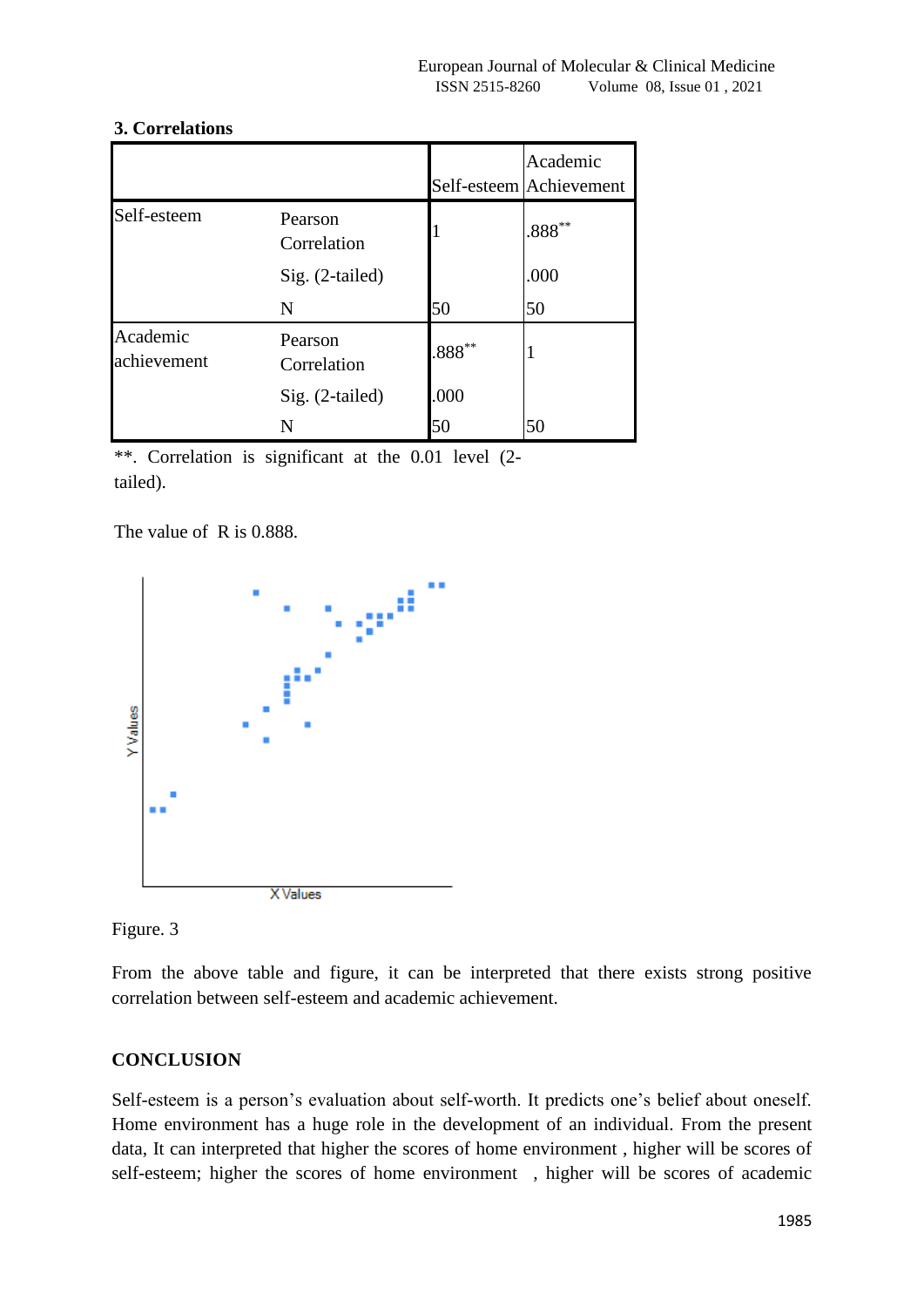achievement; higher the scores of self-esteem , higher will be scores of academic achievement. Therefore, if the home environment of the adolescent is favourable then his self-esteem is better and he will be confident enough to solve the problems and to face the hardships and challenges of life in an easy go. Hence, hypothesis got rejected. Also, he will perform better academically which will be helpful to achieve success in future.

#### **REFERENCES**

- Ahmed, M. A. (2012). The role of self-esteem and optimism in job satisfaction among teachers of private universities in Bangladesh. *Asian Business Review*, *1*(2), 114-120. doi:10.18034/abr.v1i2.129
- Codjoe, H. M. (2007). The importance of home environment and parental encouragement in the academic achievement of African-Canadian youth. *Canadian Journal of Education / Revue canadienne de l'éducation*, *30*(1), 137.
- Crow, L. D., & Crow. (1969). *Adolescent development and adjustment* . United States: McGrow-Hill.
- Cvencek, D., Fryberg, S. A., Covarrubias, R., & Meltzoff, A. N. (2017). Self-concepts, selfesteem, and academic achievement of minority and majority North American elementary school children. *Child Development*, *89*(4), 1099-1109. doi:10.1111/cdev.12802
- Giofrè, D., Borella, E., & Mammarella, I. C. (2017). The relationship between intelligence, working memory, academic self-esteem, and academic achievement. *Journal of Cognitive Psychology*, *29*(6), 731-747. doi:10.1080/20445911.2017.1310110
- Hassan, A., Jami, H., & Aqeel, M. (2016). Academic self-concept, self-esteem, and academic achievement among truant and punctual students. Pakistan Journal of Psychological Research, 31(1). *Pakistan Journal of Psychological Research*, *31*(1).
- Huebner, E. S., & Gilman, R. (2002). An introduction to the multidimensional students' life satisfaction scale. *Advances in Quality of Life Research*, 115-122. doi:10.1007/978- 94-015-9970-2\_5